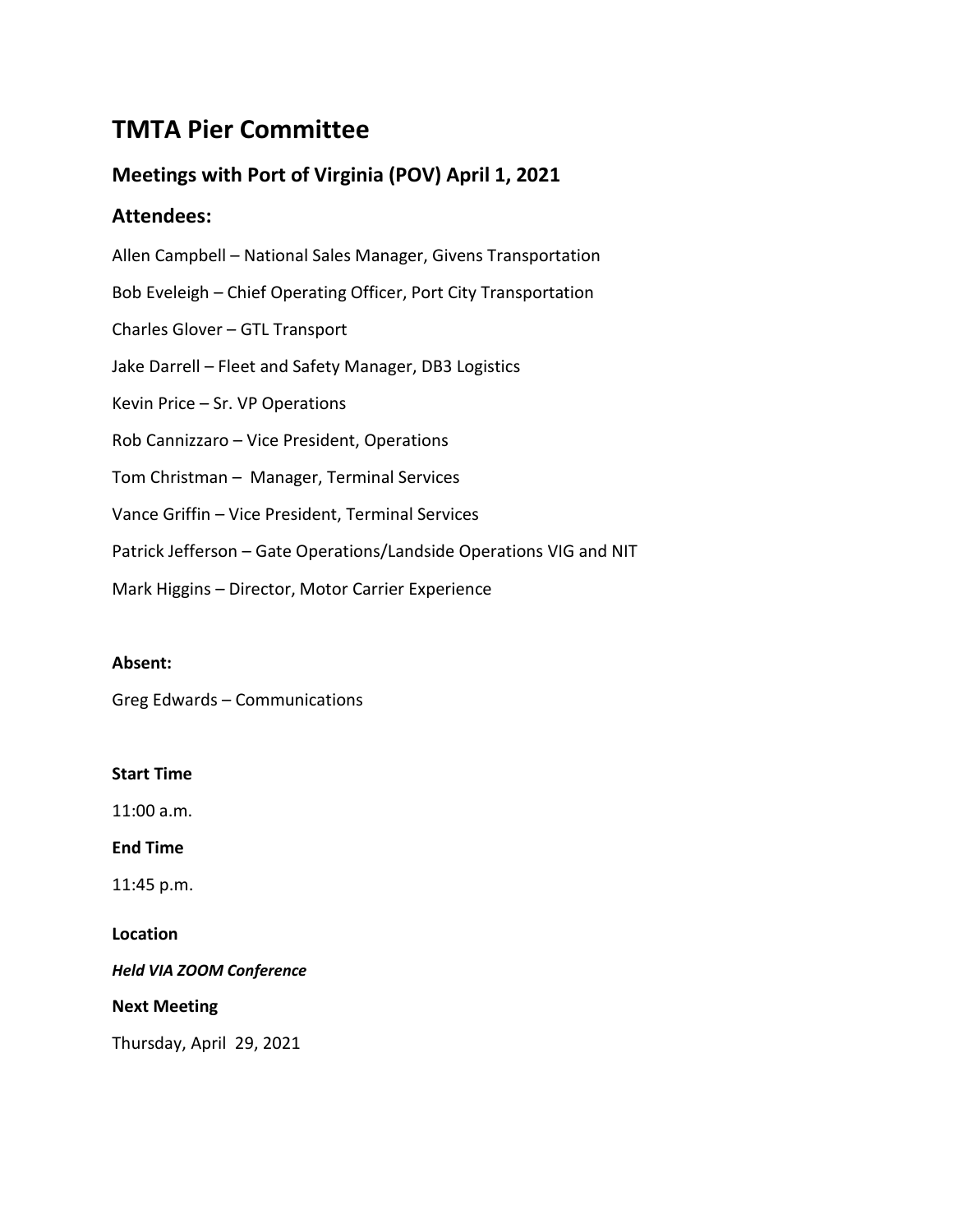# **Notes/Findings**

### **Elizabeth River Tunnels**

Rich Gabris from ERT Customer Service joined us for the meeting.

ERT has noted a number of trucks operating without a license plate visible on the front of the vehicle. Volumes have increased to 11,000 per month. Plates are required on the vehicle and toll avoidance can result in a criminal charge.

The Committee noted high toll costs create an incentive to avoid but encourage all Motor Carriers operate lawfully by ensuring their drivers have plates properly displayed on the outside of the truck on the front of the vehicle. Motor Carriers should also inform their drivers that enforcement action is coming.

#### **HRCP II**

Chassis renewal program is 75% complete. HRCP is considering purchasing 100 undermount gensets and chassis to address the shortage of gensets. Motor Carriers should send their thoughts on the benefits and burdens of adding these assets to Art Ellerman a[t aellermann@hrcp2.org.](mailto:aellermann@hrcp2.org) The genset would be billable to the Motor Carrier, same as chassis, and would need to be recovered from the customer. Discussion of shipping line gensets vs pool genset model followed. Also discussed concern about customers not wanting to use the service as it is potentially an additional cost.

#### **Metrics**

Next meeting.

#### **Volumes**

Next Meeting

### **False Duplicate Appointments Requiring Manual Correction**

Fix is expected to be rolled out next week. Testing is going well.

#### **Appointments Stuck in Verified Status**

Motor Carrier noted reservations not going from Verified to Validated. This will be addressed in the fix to false duplicates issue.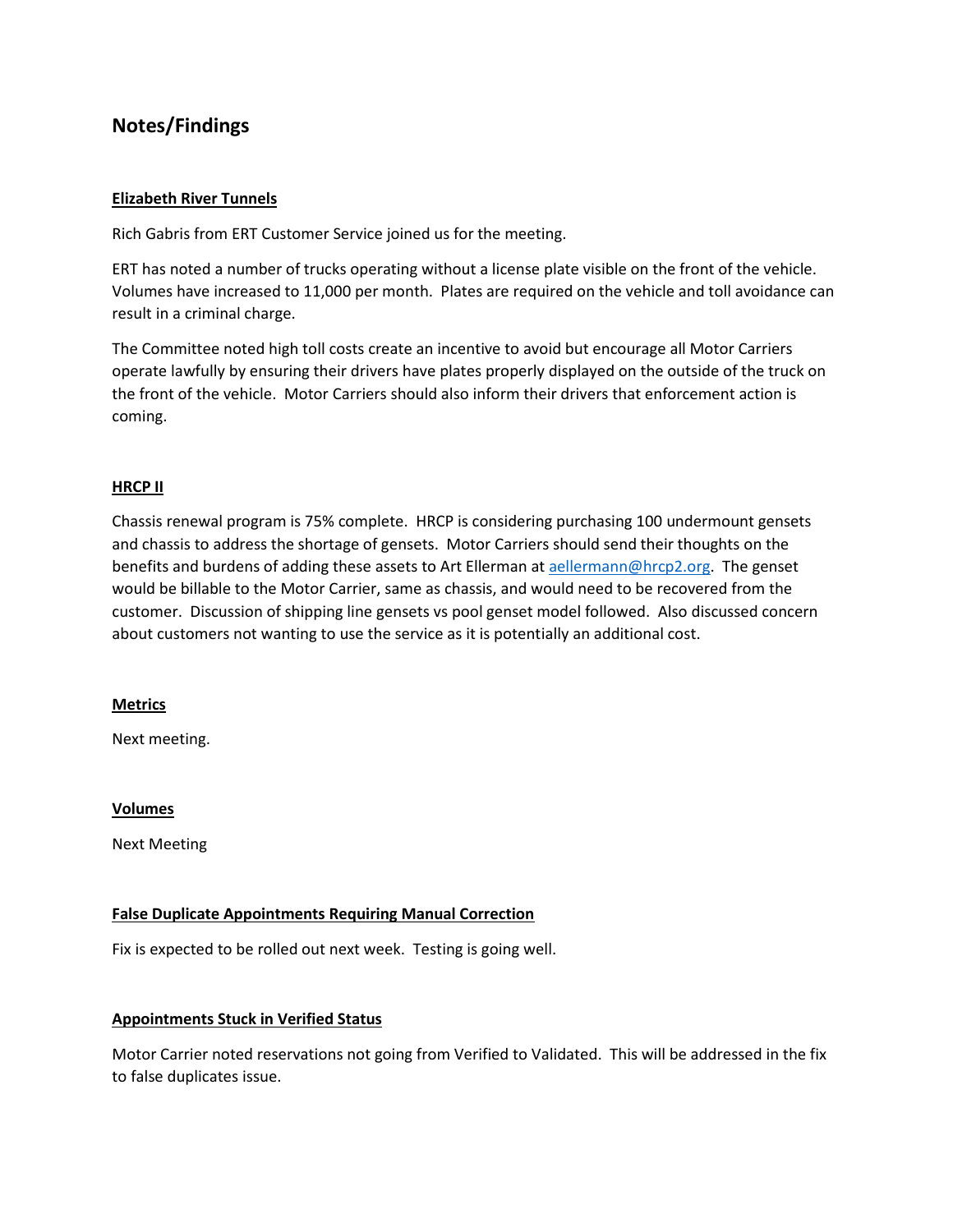### **ProPass Error Message**

Error message in ProPass "Returned information from N\$ not numeric." This will be addressed in the fix to the false duplicates issue.

### **EDI Information for Motor Carriers**

The Port continues to advance. Currently in testing phase. The Port hopes to complete the project by early 2021.

April 1 update – Ready for initial testing with a few motor carriers. Any volunteers contact Mark Higgins.

#### **Deleting Bookings in ProPass**

Bookings that are deleted by the Shipping Line appear in two places in the systems. Only one is automatically deleted. The Port will work to fix this situation so both places have the same up to date information.

Tracking is more accurate than Booking side so Motor Carriers should look at the Tracking side to verify container status. In the meantime, Motor Carriers may also check Shipping Line sites although all parties realize that is less efficient than desired.

April 1 update – work ongoing. Still expecting completion in April.

#### **Items Carried Over**

### **Export/Empty Reservation Availability First Hours of the Day**

The Pier Committee has asked the Port to analyze first hour reservation attempts and determine if more export/empty reservations can be allocated.

#### **Dual Moves**

The Pier Committee asked the Port to review the % of single moves and determine whether there are options to increase dual moves.

#### **Phantom Demand**

The Pier Committee has asked the Port to track and look at reservation attempts that did not complete.